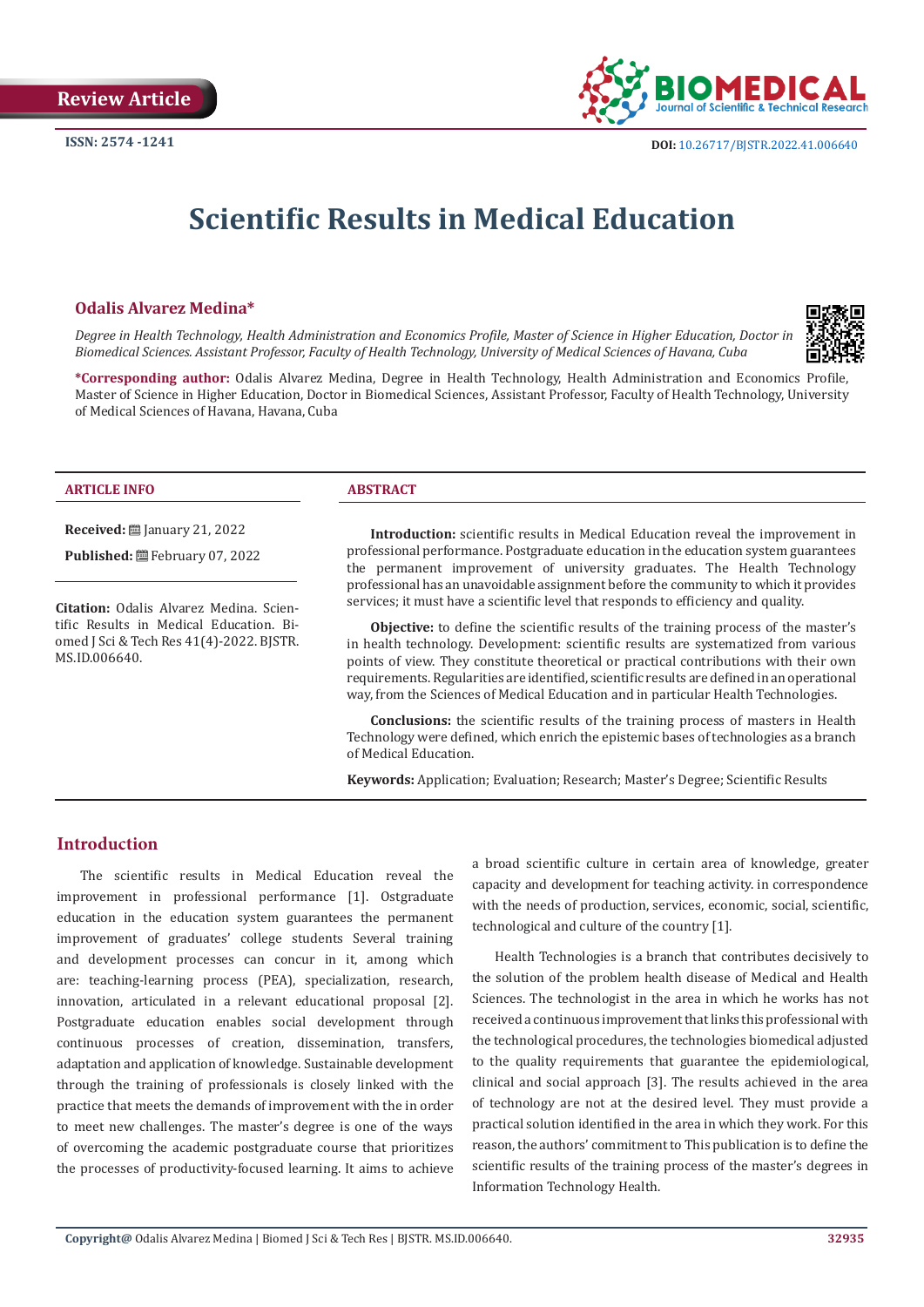# **Developing**

The scientific results are the contributions that constitute products of the investigative activity. In them they have used scientific procedures and methods that allow solving problems of practice or theory. In general terms, world science is led by the great industrial powers such as: USA, Japan, UK and Germany. These countries are the largest producers of knowledge and scientific results [4]. In Latin America, they are dominated by large countries Brazil, Argentina and Mexico. The other countries in the region they barely contribute a small percentage of these results with international visibility. In general terms [5,6].

# **Latin America has Very Few Scientific Results in Relation to the World**

In Cuba, the Science, Technology and Environment System is governed by the Ministry of Science, Technology and Environment (CITMA), in accordance with the methodological documents for the organization of science and technological innovation in the universities of the MES, 2017-2021. whose implementation consolidated scientific activity aimed at achieving scientific results linked to productivity and services [7,8]. The (CITMA), has worked, especially to fill the gap between knowledge and action. The scientific results in the health sector benefit population groups. The System of Sciences and Innovation Technology for Health (SCITS) is unique, it conceives the interdependence between teaching, services and research. As far as researchers have been able to systematize, the (CITMA) defines scientific results, it is the one that meets the requirements to be considered applicable. Features such as: novelty and contribution to the development of an activity, process or sphere of human knowledge that is supported by the technical commissions of experts constituted for this purpose [8].

Several authors have referred that scientific results are finished and measurable products. What do they contribute to from the material, human and available resources and the use of methods, techniques and procedures scientists. They achieve the specific objectives and contribute accordingly to the solution of the problem [6]. In the pedagogical area, the scientific result is the contribution to the solution of a research problem educational. Achieves from the available human resources the use of methods, techniques and procedures scientists to fulfill the objectives set and transform pedagogical practice or theory. The authors agree that the scientific results can constitute theoretical or practical contributions and should be meet certain requirements [9].

• **Hat they are feasible**: Real possibility of the use and of the resources that it requires; applicable clearly enough for implementation by others; generalizable, due to the condition of applicability and feasibility; that is valid: the result when it allows the achievement of the objectives for which it was conceived; clarity in the exposition, logic, coherence in the language used; rigor, the search for information, procedure and critical assessment; relevance, due to the social value and the needs to which it responds; novelty and originality. It reflects the creation of something that did not exist. Lazo M A, states that scientific results are "the product of a scientific activity, designed, planned and developed based on a social good, based on the use of scientific procedures, [10] directed to the search of solutions to the problems of the social historical practice". Mastery is a scientific result "(...) the product of an activity in which they have been used scientific procedures, which allow us to offer a solution to something, is reflected in recommendations, descriptions, publications, containing scientific knowledge or material concrete production, or their combination and [9,10].

They solve a certain economic and social need. De Armas N, defined scientific results "(...) the contributions that constitute products of the activity investigation in which scientific procedures and methods have been used that allow to solve problems of practice or theory and that materialize in systems of knowledge about the essence of eleven object or its behavior in practice Travieso N, points out that the scientific results "(...) constitute products of the investigative activity in the which scientific procedures and methods have been used that allow solving problems of practice or [11] of theory and materialize in systems of knowledge about the essence of the object In this regard, they consider that in order to achieve a better understanding and application of scientific results, it must take into account that classification that divides them according to the aspect of reality that it transforms.

The theory or practice, although when the research is done the results are neither theoretical nor practical. They should be presented in a balanced way. The results express the achievements of the project, to what extent they reach the proposed objective. Must be concrete, measurable qualitatively and quantitatively. Related to indicators that verify it. I know verified through the presentation of publications of various types, presentations at scientific events, patents or registrations, prototypes, models, technologies, procedures or manuals. [11-14]. They also allow enriching, modifying or perfecting scientific theory. They provide knowledge about the object, the methods of science research, which can be classified into systems of knowledge and methodological on the other hand, the practical results have an instrumental character to transform the functioning of the object in reality making it more efficient, productive and viable.

They reach essential elements that characterize the effects and requirements that can be considered for determine the contributions in the practical theoretical plane of an investigation. It is used to provide pathways in the improvement of professional performance in the PEA. Show points of view, reflect on the eleven logical and methodological procedures underlying the construction of the proposal on the systematization carried out, the author identified the following regularities in the definitions of results